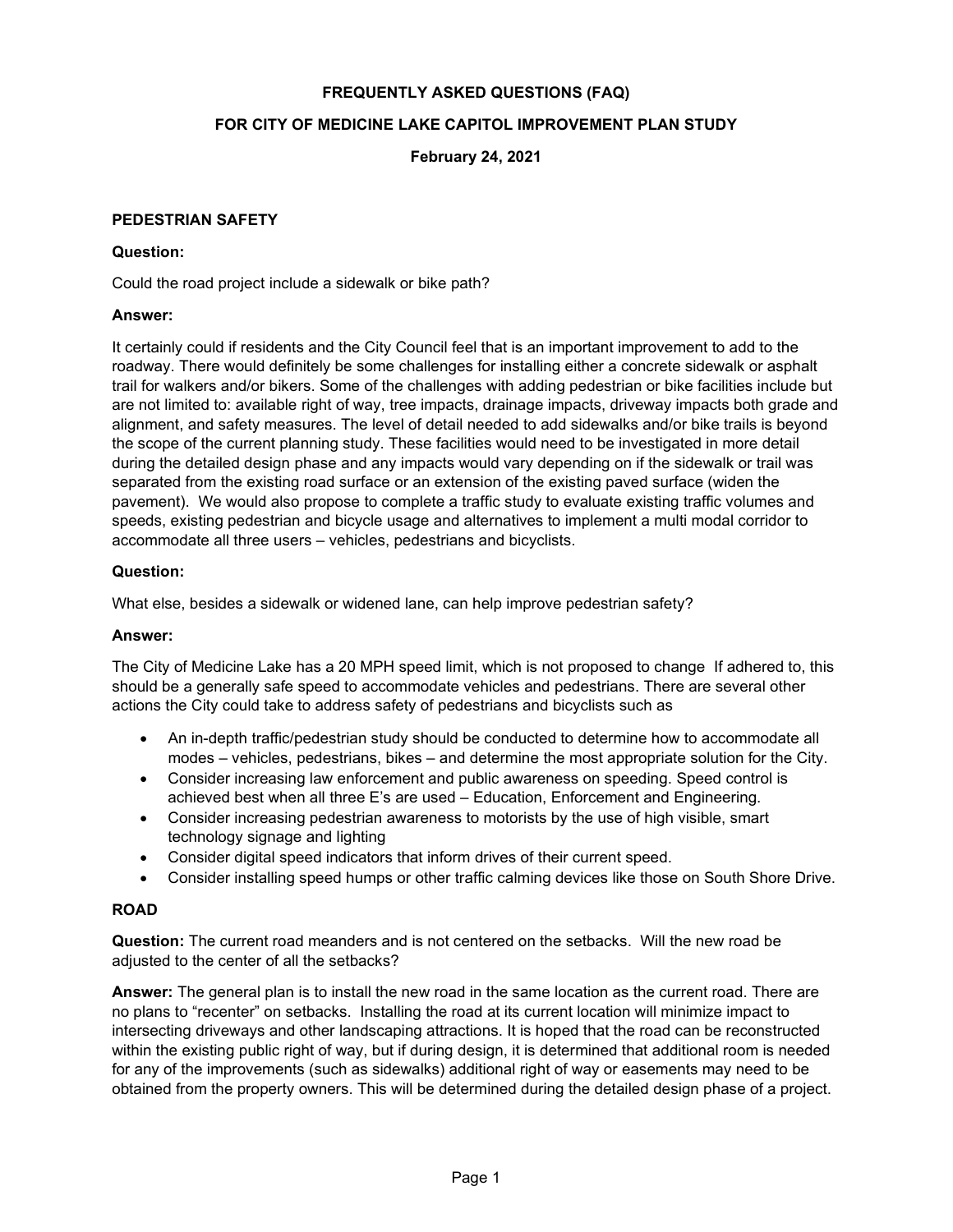# **Question:**

Will the road project include putting asphalt in the parking areas around Jevne Park?

## **Answer:**

Currently, the parking areas are gravel around the park. The current project budget does not include money to install asphalt in these parking areas. However, this is a worthy idea, and we will review the scope of this as we finalize the road-planning budgets.

We need to factor the additional hardcover impact this creates around Jevne Park. The engineering phase of the project will help us determine if the additional hardcover creates new pressures on stormwater control.

Regardless of the road paving decision, the city will make certain these areas are maintained with winter snowplowing so that parking is available year-round.

## **JEVNE PARK**

## **Question:**

What efforts are being made within the City to address stormwater flooding around Jevne Park and waterflow into the lake?

## **Answer:**

The projects in the CIP endeavors to make slight improvements to stormwater management, with the understanding that there are limited options in the low lying areas of our City, The engineering phase of road design will include careful consideration of waterflow into the Jevne park area. While we have limited options, the following actions are proposed to help the situation:

- 1. During the engineering design phase, we may need to raise the elevation of the road in areas that are too low and also adjust the crown or pitch of the road is areas which would help improve drainage slow the stormwater flow to Jevne park
- 2. We plan to excavate the existing retention pond at the "fork" of Peninsula Road at the entrance of Jevne Park. This will clean out the sediment that has deposited over time in the existing retention pond and enable it to function better as was originally designed. This is a common maintenance activity for stormwater retention ponds. We are not intending to expand the size of the retention pond or make other mitigations.
- 3. All culverts throughout the city will be replaced as we install the new roadway. This will address the collapse of some culverts currently taking place.
- 4. The major watershed project proposed by BWCA is not considered in scope or under consideration for the CIP. The excavating of the Jevne Park retention pond does not negate the larger project at a future date.
- **5.** Separate from our capital projects, but just as important are maintenance activities. The City is investigating additional ways to improve stormwater quality prior to the water entering the lake. Best management practices could include items such as minimizing road salts or sediment from entering the storm system, increase the level and frequency of street cleaning, potentially including sediment removal devices in our storm system, etc. These techniques will make a marked improvement to the amount of sediment that flows into our retention area and ultimately to the lake.

# **Question:**

Can the financing program include money to upgrade the playground equipment?

**Answer:** Yes, we plan to include \$125,000 of budget for upgrading playground equipment. This does not suggest that there is approval to spend this money on playground equipment and that needs to be voted upon. But we will include this in the budget planning.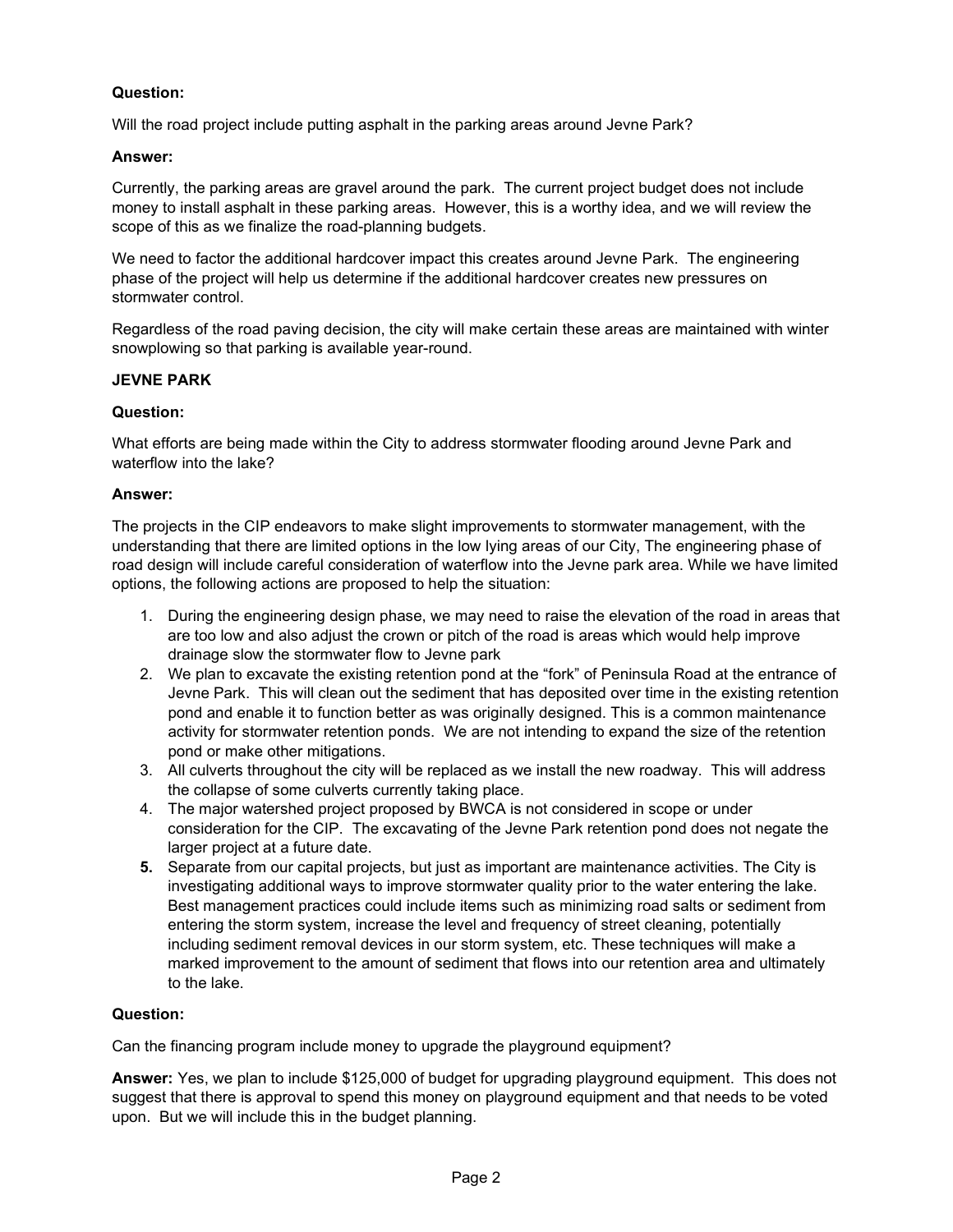Replacing all the playground equipment is likely to cost more than \$125,000 and this project would rely on donations as well.

## **UNDERGROUND UTILITIES**

## **Question:**

If underground utilities end up being in-scope for the CIP, can the project include the hookup to each home, instead of having each homeowner do this on their own?

### **Answer:**

Yes, this can be taken into consideration. There are challenges with this as the city does not get involved in homeowner projects. We will research this to explore our options. It would require the use of private electricians to make the hook ups rather than Xcel crews who will install the main line undergrounding.

We agree that having all the household hookups done at the same time would eliminate the need for any telephone poles throughout the City, which is deemed favorable. If the underground utilities project ends up having a chance for being in-scope, we will research having Have we factored the phone and internet lines into the project as well?

## **WATER SYSTEM**

### **Question:**

Have we considered directional boring as an alternative installation method?

### **Answer:**

Yes, directional drilling will be considered as an alternative water main installation method. If the watermain is to be installed at the same time as the road work is done, there would be some efficiencies of scale to use the open cut buried pipe method of installing it with the street. To install curb stops and services out to each home lot line, it would be advantages to use buried pipe installation over directional drilling. The specifics of the watermain design and installation methods are beyond the scope of the current planning phase and will be addressed in the design phase, at which time more analysis would be completed with recommendations come forward to City Council from the design team.

### **Question:**

Have we considered creating a full-loop system down Peninsula Road?

### **Answer:**

Looping the system with a single street in and out is difficult and expensive. As part of the watermain design phase, our consultants recommend running a water model to determine the pressure at the end of the line at Jevne Park. If the model indicates low water pressure is an issue due to the long run of deadend pipe, options can be looked to increase the pressure such as a booster station, increase the pipe size (decreasing pressure loss) and installing a 2nd parallel main from Jevne Park to Kaiser Ave intersection. This level of detail is beyond the scope of the current planning study and will be further evaluated during the design phase of the water main.

# **Question:**

Have we considered the impact on traffic if fire hoses go across the road or driveways?

# **Answer:**

We have not decided upon the specific location of the fire hydrants and this will be determined during the engineering phase. Generally, most cities would space fire hydrants every 400-500 feet, which is the typical spacing for hose lengths to reach between hydrants. We would work with the fire chief to site hydrants in the appropriate location and spacing.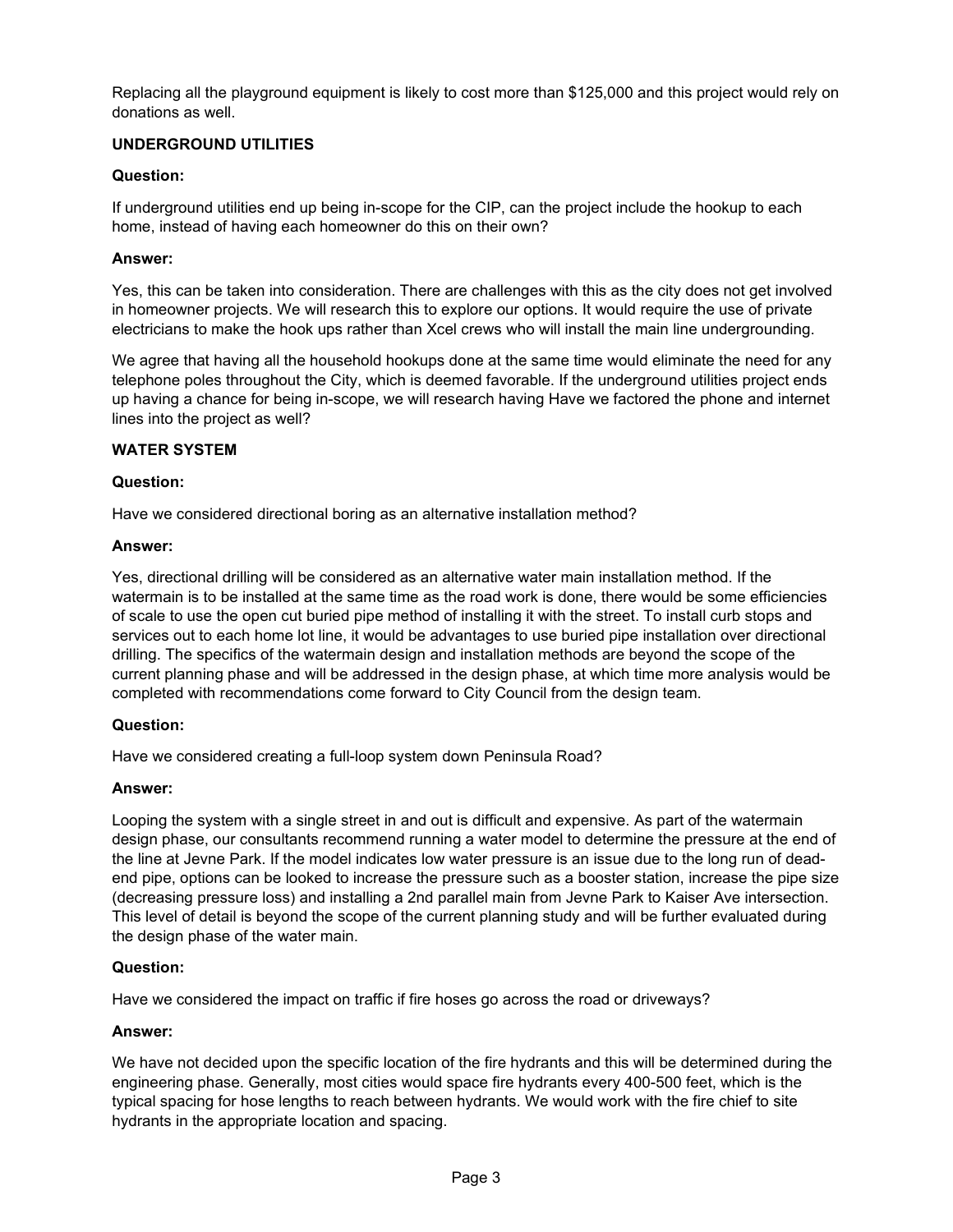We envision the hydrants will stagger on opposite sides of the road so that there are hydrants on both sides – enabling the fire department to avoid running a hose across the street if so desired. In this case, there will be situations where a hydrant across the street might be in closer proximity than a hydrant farther down the street but on the same side as the house fire. The fire department will have the option of choosing which hydrant is best for each situation.

Even if using a hydrant on the same side of the street as the housefire, it is unavoidable that a fire hose will need to run across the driveways from the hydrant to the location of the housefire.

## **Question:**

Is Plymouth in support of adding Medicine Lake to their water source?

## **Answer:**

Yes, Plymouth is aware and generally supportive of our intentions to link the City of Medicine Lake water system into the Plymouth mainline system. They would request the flow modeling be run on the impacts to their systems and of course any agreements on use, maintenance and financial arrangement would be negotiated between the two cities.

## **Question:**

Do we have a way to monitor the usage of water to pay Plymouth and what would that cost?

## **Answer:**

This will be defined during the engineering phase of the project in conjunction with Plymouth. Generally a meter is installed where the two systems interconnect to monitor our city's water usage and that will be added as part of installing the water system.

We do not yet have estimates on the cost of water from Plymouth. For the project's initial purpose of providing water supply for fire protection, the amount of water used will be negligible and generally related to annual hydrant flushing and fire response use. Prior to any Medicine Lake homes being allowed to hook up to City water, further discussion will need to be initiated with Plymouth on the method of billing and collecting for individual water usage.

### **Question:**

What is the annual maintenance fee for the water system? Would this add costs to the city budget?

### **Answer:**

We do not have specific estimates on the maintenance of our water system, but it will be a small amount that will be covered by current public works budgets.

### **Question:**

Are there any risks that once we have a water system that the state would require us to move to city water vs. our own well? We do not have a regulation now, but if we have city water, is this a concern?

### **Answer:**

We are not aware of any regulations that will require a homeowner to switch to city water if the homeowner has a properly functioning well.

The more relevant scenario is a homeowner whose well becomes disabled either through malfunction or needs to be relocated due to construction. If the homeowner's property does not readily accommodate the setback requirements for a new well, there may be regulations that require the homeowner to connect with the city water.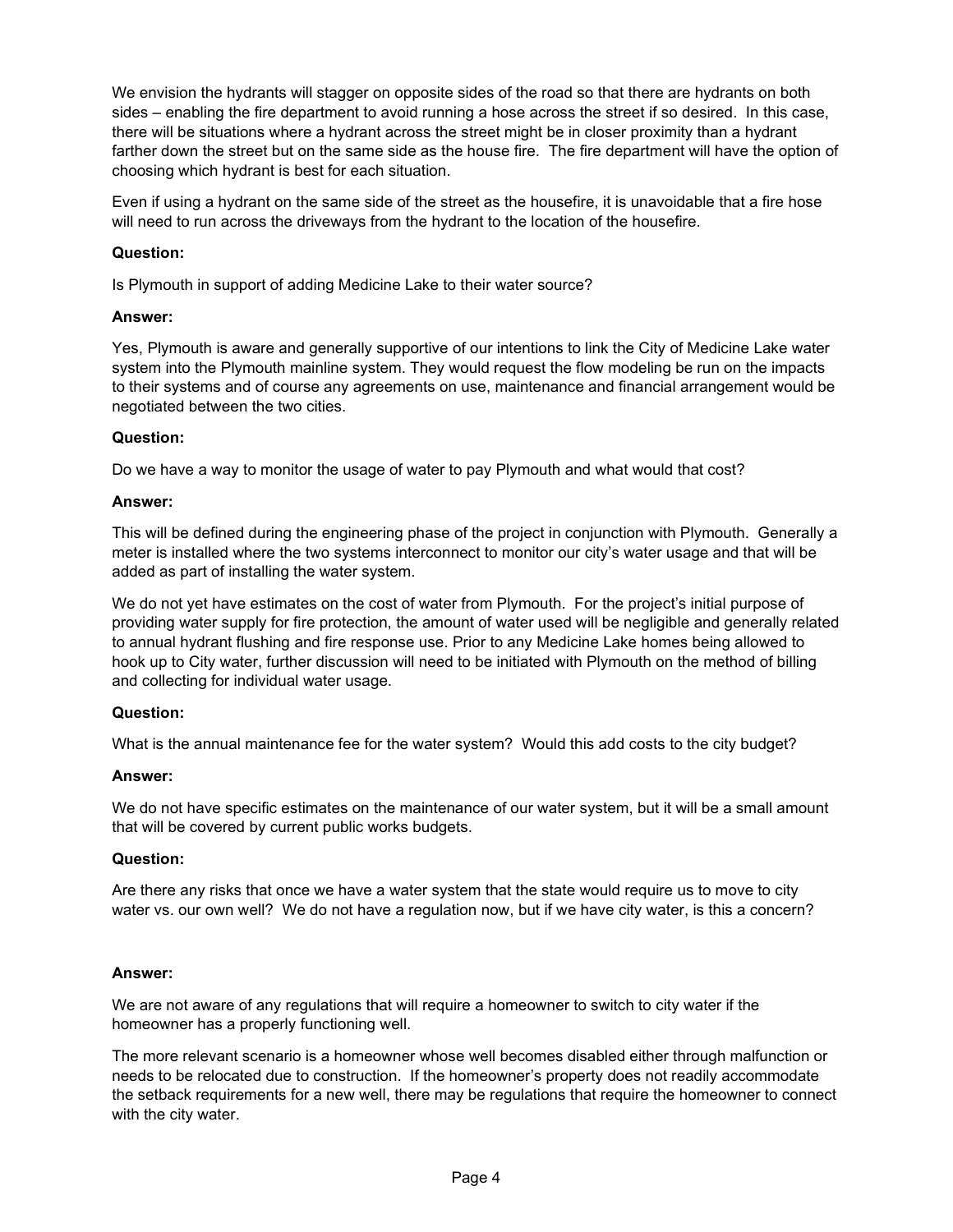# **Question:**

How much does it cost to repair/replace a private well?

## **Answer:**

We do not have estimates for this but it could range from \$10,000-20,000 due to a number of variables regarding private well installation requirements.

## **SEWER LATERALS**

### **Question:**

In most cities, the lateral is the responsibility of the homeowner. Why are we taking a different approach and including the relining of the laterals as a city-side project?

## **Answer:**

It is accurate that the lateral connections into a mainline sewer are generally considered to be the responsibility of the homeowner. In the City of Medicine Lake, nearly all the lateral connections into the mainline sewer are from the original sewer installation. Most homeowners that have done new/remodel construction have linked into the line of the old lateral further up the line from the "wye" connection. Thus, our assessment is that the vast majority of the city's laterals are aged, and we can redo all of them as a city-wide project vs. having each person do their own. It would be more efficient to do all of them at once as a City wide project than for each homeowner to do their own. Plus, it is important that the sewer laterals under the new street be "new" and not subject to any future collapses or clogs that would result in digging up the new street.

## **Question:**

Do we have an idea of how much I&I is remaining? What are the costs to the city for the current I&I problem? Is there a ROI calculation to show that fixing the laterals has a financial benefit to the city?

### **Answer:**

We do not have a specific study completed to identify the cost of the remaining I&I. When our city did the relining of our mainline sewer, the camera images showed I&I leakage from the mainline and the laterals.

Our lateral connections are aged beyond the standard life of a sewer system. Ignoring the leakages from our laterals is inviting more issues in the future. Fixing individual leakages is very expensive. Rather than wait for lateral connections to worsen or break, the city is proposing that we proactively reline all laterals now, as part of CIP. This will provide the city with a repair that will last 60-75 years.

### **Question:**

Why is the lateral project costing more than the relining of the mainline?

### **Answer:**

Relining each lateral is a much more labor-intensive project than relining the mainline. When relining the mainline, the contractors inserted equipment and lining material into each manhole and fed the lining down the sewer to the next manhole – a straight shot.

With lateral relining, the contractor needs to locate equipment at the entrance of each lateral connection. Although the materials are essentially the same, the precision to reline each lateral connection is more complicated.